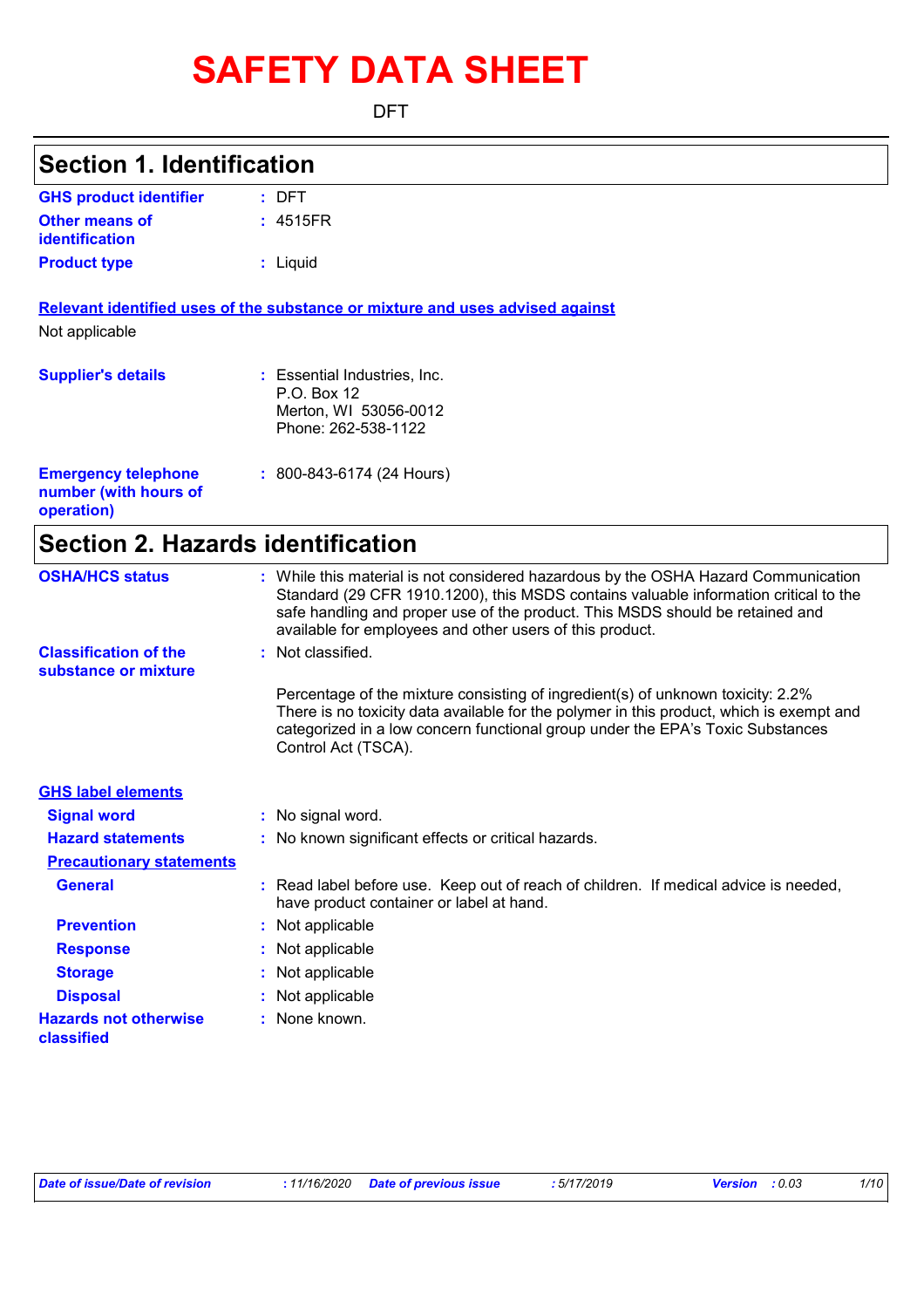### **Section 3. Composition/information on ingredients**

#### **Other means of identification Substance/mixture**

**:** Mixture

**:** Not available

#### **CAS number/other identifiers**

**CAS number :** Not applicable

**Product code :** 4515FR

Any concentration shown as a range is to protect confidentiality or is due to batch variation.

**There are no ingredients present which, within the current knowledge of the supplier and in the concentrations applicable, are classified as hazardous to health or the environment and hence require reporting in this section. Occupational exposure limits, if available, are listed in Section 8.**

### **Section 4. First aid measures**

#### **Description of necessary first aid measures**

| Eye contact         | : Immediately flush eyes with plenty of water, occasionally lifting the upper and lower<br>eyelids. Check for and remove any contact lenses. Get medical attention if irritation<br>occurs.                                                                                                                                                            |
|---------------------|--------------------------------------------------------------------------------------------------------------------------------------------------------------------------------------------------------------------------------------------------------------------------------------------------------------------------------------------------------|
| <b>Inhalation</b>   | : Remove victim to fresh air and keep at rest in a position comfortable for breathing. Get<br>medical attention if symptoms occur.                                                                                                                                                                                                                     |
| <b>Skin contact</b> | : Flush contaminated skin with plenty of water. Remove contaminated clothing and<br>shoes. Get medical attention if symptoms occur.                                                                                                                                                                                                                    |
| <b>Ingestion</b>    | : Wash out mouth with water. Remove victim to fresh air and keep at rest in a position<br>comfortable for breathing. If material has been swallowed and the exposed person is<br>conscious, give small quantities of water to drink. Do not induce vomiting unless<br>directed to do so by medical personnel. Get medical attention if symptoms occur. |

#### **Most important symptoms/effects, acute and delayed**

| <b>Potential acute health effects</b> |                                                                                                                                |
|---------------------------------------|--------------------------------------------------------------------------------------------------------------------------------|
| <b>Eye contact</b>                    | : No known significant effects or critical hazards.                                                                            |
| <b>Inhalation</b>                     | : No known significant effects or critical hazards.                                                                            |
| <b>Skin contact</b>                   | : No known significant effects or critical hazards.                                                                            |
| <b>Ingestion</b>                      | : No known significant effects or critical hazards.                                                                            |
| <b>Over-exposure signs/symptoms</b>   |                                                                                                                                |
| Eye contact                           | : No specific data.                                                                                                            |
| <b>Inhalation</b>                     | : No specific data.                                                                                                            |
| <b>Skin contact</b>                   | : No specific data.                                                                                                            |
| <b>Ingestion</b>                      | $:$ No specific data.                                                                                                          |
|                                       | Indication of immediate medical attention and special treatment needed, if necessary                                           |
| <b>Notes to physician</b>             | : Treat symptomatically. Contact poison treatment specialist immediately if large<br>quantities have been ingested or inhaled. |
| <b>Specific treatments</b>            | : No specific treatment.                                                                                                       |
| <b>Protection of first-aiders</b>     | : No action shall be taken involving any personal risk or without suitable training.                                           |

#### **See toxicological information (section 8)**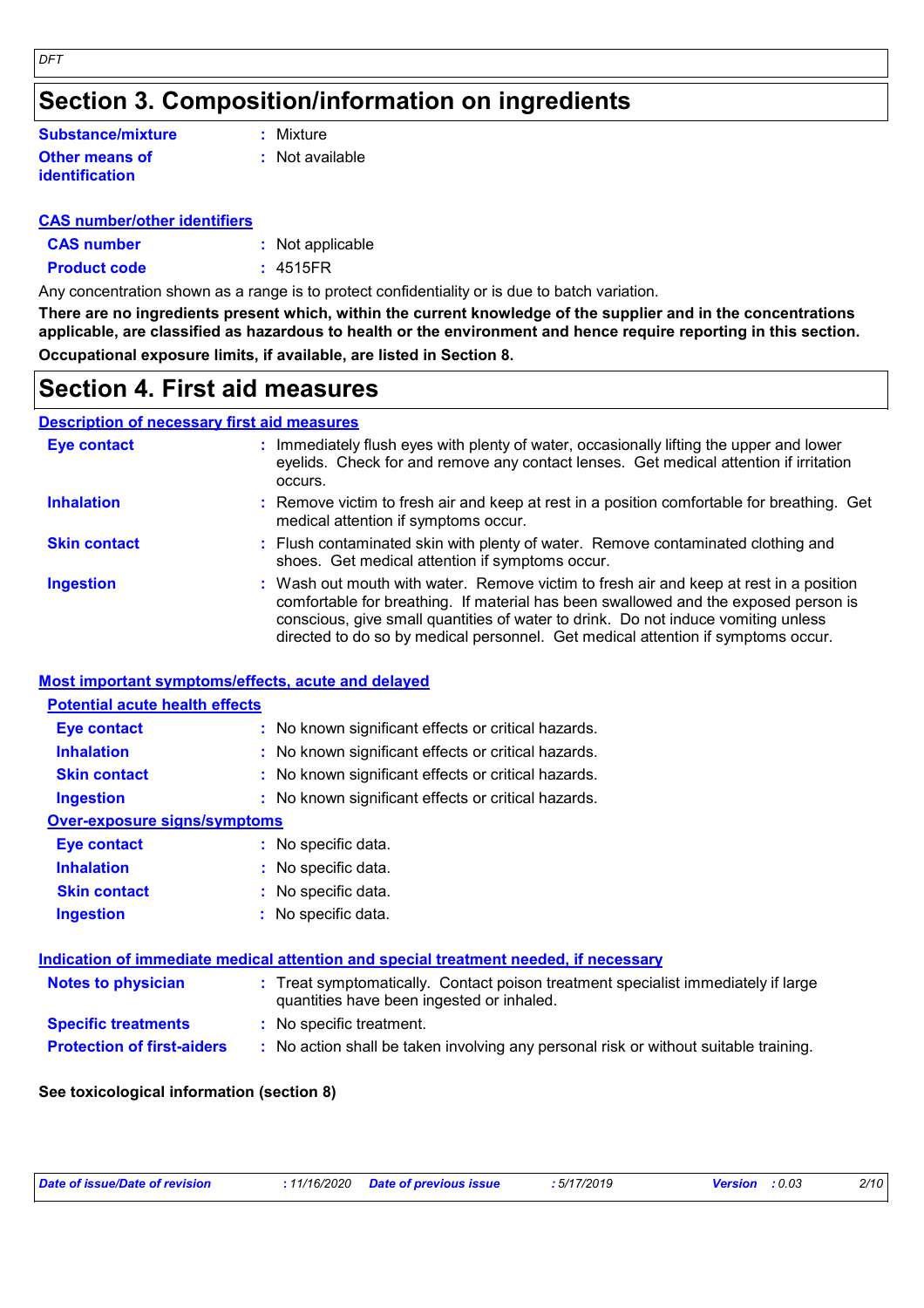### **Section 5. Fire-fighting measures**

| <b>Extinguishing media</b>                               |                                                                                                                                                                                                     |
|----------------------------------------------------------|-----------------------------------------------------------------------------------------------------------------------------------------------------------------------------------------------------|
| <b>Suitable extinguishing</b><br>media                   | : Use an extinguishing agent suitable for the surrounding fire.                                                                                                                                     |
| <b>Unsuitable extinguishing</b><br>media                 | : None known.                                                                                                                                                                                       |
| <b>Specific hazards arising</b><br>from the chemical     | : In a fire or if heated, a pressure increase will occur and the container may burst.                                                                                                               |
| <b>Hazardous thermal</b><br>decomposition products       | : No specific data.                                                                                                                                                                                 |
| <b>Special protective actions</b><br>for fire-fighters   | : Promptly isolate the scene by removing all persons from the vicinity of the incident if<br>there is a fire. No action shall be taken involving any personal risk or without suitable<br>training. |
| <b>Special protective</b><br>equipment for fire-fighters | Fire-fighters should wear appropriate protective equipment and self-contained breathing<br>apparatus (SCBA) with a full face-piece operated in positive pressure mode.                              |

### **Section 6. Accidental release measures**

|                                                              | <b>Personal precautions, protective equipment and emergency procedures</b>                                                                                                                                                                                                                                                                                                                                                                                                                                                                                                                 |
|--------------------------------------------------------------|--------------------------------------------------------------------------------------------------------------------------------------------------------------------------------------------------------------------------------------------------------------------------------------------------------------------------------------------------------------------------------------------------------------------------------------------------------------------------------------------------------------------------------------------------------------------------------------------|
| For non-emergency<br>personnel                               | : No action shall be taken involving any personal risk or without suitable training.<br>Evacuate surrounding areas. Keep unnecessary and unprotected personnel from<br>entering. Do not touch or walk through spilled material. Put on appropriate personal<br>protective equipment.                                                                                                                                                                                                                                                                                                       |
| For emergency responders :                                   | If specialized clothing is required to deal with the spillage, take note of any information in<br>Section 8 on suitable and unsuitable materials. See also the information in "For non-<br>emergency personnel".                                                                                                                                                                                                                                                                                                                                                                           |
| <b>Environmental precautions</b>                             | : Avoid dispersal of spilled material and runoff and contact with soil, waterways, drains<br>and sewers. Inform the relevant authorities if the product has caused environmental<br>pollution (sewers, waterways, soil or air).                                                                                                                                                                                                                                                                                                                                                            |
| <b>Methods and materials for containment and cleaning up</b> |                                                                                                                                                                                                                                                                                                                                                                                                                                                                                                                                                                                            |
| <b>Small spill</b>                                           | : Stop leak if without risk. Move containers from spill area. Dilute with water and mop up<br>if water-soluble. Alternatively, or if water-insoluble, absorb with an inert dry material and<br>place in an appropriate waste disposal container. Dispose of via a licensed waste<br>disposal contractor.                                                                                                                                                                                                                                                                                   |
| <b>Large spill</b>                                           | : Stop leak if without risk. Move containers from spill area. Prevent entry into sewers,<br>water courses, basements or confined areas. Wash spillages into an effluent treatment<br>plant or proceed as follows. Contain and collect spillage with non-combustible,<br>absorbent material e.g. sand, earth, vermiculite or diatomaceous earth and place in<br>container for disposal according to local regulations (see Section 13). Dispose of via a<br>licensed waste disposal contractor. Note: see Section 1 for emergency contact<br>information and Section 13 for waste disposal. |

### **Section 7. Handling and storage**

#### **Precautions for safe handling**

**Protective measures :** Put on appropriate personal protective equipment (see Section 8).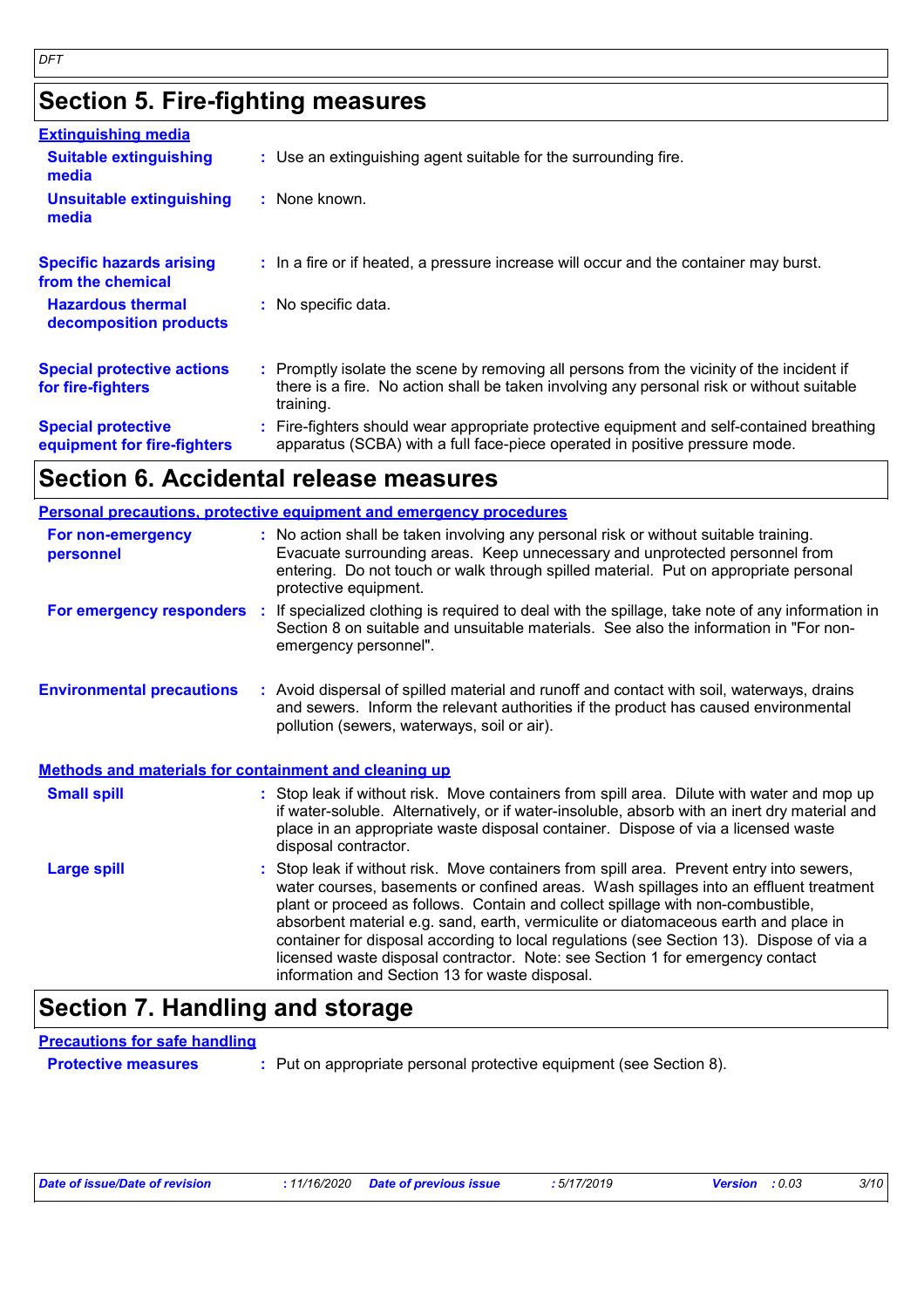**Control parameters**

### **Section 7. Handling and storage**

| <b>Advice on general</b><br>occupational hygiene                                 |   | : Eating, drinking and smoking should be prohibited in areas where this material is<br>handled, stored and processed. Workers should wash hands and face before eating,<br>drinking and smoking. Remove contaminated clothing and protective equipment before<br>entering eating areas. See also Section 8 for additional information on hygiene<br>measures.                                                                                                                              |
|----------------------------------------------------------------------------------|---|--------------------------------------------------------------------------------------------------------------------------------------------------------------------------------------------------------------------------------------------------------------------------------------------------------------------------------------------------------------------------------------------------------------------------------------------------------------------------------------------|
| <b>Conditions for safe storage,</b><br>including any<br><b>incompatibilities</b> | ÷ | Store in accordance with local regulations. Store in original container protected from<br>direct sunlight in a dry, cool and well-ventilated area, away from incompatible materials<br>and food and drink. Keep container tightly closed and sealed until ready for use.<br>Containers that have been opened must be carefully resealed and kept upright to<br>prevent leakage. Do not store in unlabeled containers. Use appropriate containment to<br>avoid environmental contamination. |

### **Section 8. Exposure controls/personal protection**

| <b>Occupational exposure limits</b>               |                                                                                                                                                                                                                                                                                                                                                                                                   |
|---------------------------------------------------|---------------------------------------------------------------------------------------------------------------------------------------------------------------------------------------------------------------------------------------------------------------------------------------------------------------------------------------------------------------------------------------------------|
| None.                                             |                                                                                                                                                                                                                                                                                                                                                                                                   |
| <b>Appropriate engineering</b><br><b>controls</b> | : Good general ventilation should be sufficient to control worker exposure to airborne<br>contaminants.                                                                                                                                                                                                                                                                                           |
| <b>Environmental exposure</b><br><b>controls</b>  | : Emissions from ventilation or work process equipment should be checked to ensure<br>they comply with the requirements of environmental protection legislation. In some<br>cases, fume scrubbers, filters or engineering modifications to the process equipment<br>will be necessary to reduce emissions to acceptable levels.                                                                   |
| <b>Individual protection measures</b>             |                                                                                                                                                                                                                                                                                                                                                                                                   |
| <b>Hygiene measures</b>                           | : Wash hands, forearms and face thoroughly after handling chemical products, before<br>eating, smoking and using the lavatory and at the end of the working period.<br>Appropriate techniques should be used to remove potentially contaminated clothing.<br>Wash contaminated clothing before reusing. Ensure that eyewash stations and safety<br>showers are close to the workstation location. |
| <b>Eye/face protection</b>                        | : Safety eyewear complying with an approved standard should be used when a risk<br>assessment indicates this is necessary to avoid exposure to liquid splashes, mists,<br>gases or dusts. If contact is possible, the following protection should be worn, unless<br>the assessment indicates a higher degree of protection: safety glasses with side-<br>shields.                                |
| <b>Skin protection</b>                            |                                                                                                                                                                                                                                                                                                                                                                                                   |
| <b>Hand protection</b>                            | : Chemical-resistant, impervious gloves complying with an approved standard should be<br>worn at all times when handling chemical products if a risk assessment indicates this is<br>necessary.                                                                                                                                                                                                   |
| <b>Body protection</b>                            | : Personal protective equipment for the body should be selected based on the task being<br>performed and the risks involved and should be approved by a specialist before<br>handling this product.                                                                                                                                                                                               |
| <b>Other skin protection</b>                      | : Appropriate footwear and any additional skin protection measures should be selected<br>based on the task being performed and the risks involved and should be approved by a<br>specialist before handling this product.                                                                                                                                                                         |
| <b>Respiratory protection</b>                     | : Use a properly fitted, air-purifying or air-fed respirator complying with an approved<br>standard if a risk assessment indicates this is necessary. Respirator selection must be<br>based on known or anticipated exposure levels, the hazards of the product and the safe<br>working limits of the selected respirator.                                                                        |

| Date of issue/Date of revision | : 11/16/2020 Date of previous issue | : 5/17/2019 | <b>Version</b> : 0.03 | 4/10 |
|--------------------------------|-------------------------------------|-------------|-----------------------|------|
|                                |                                     |             |                       |      |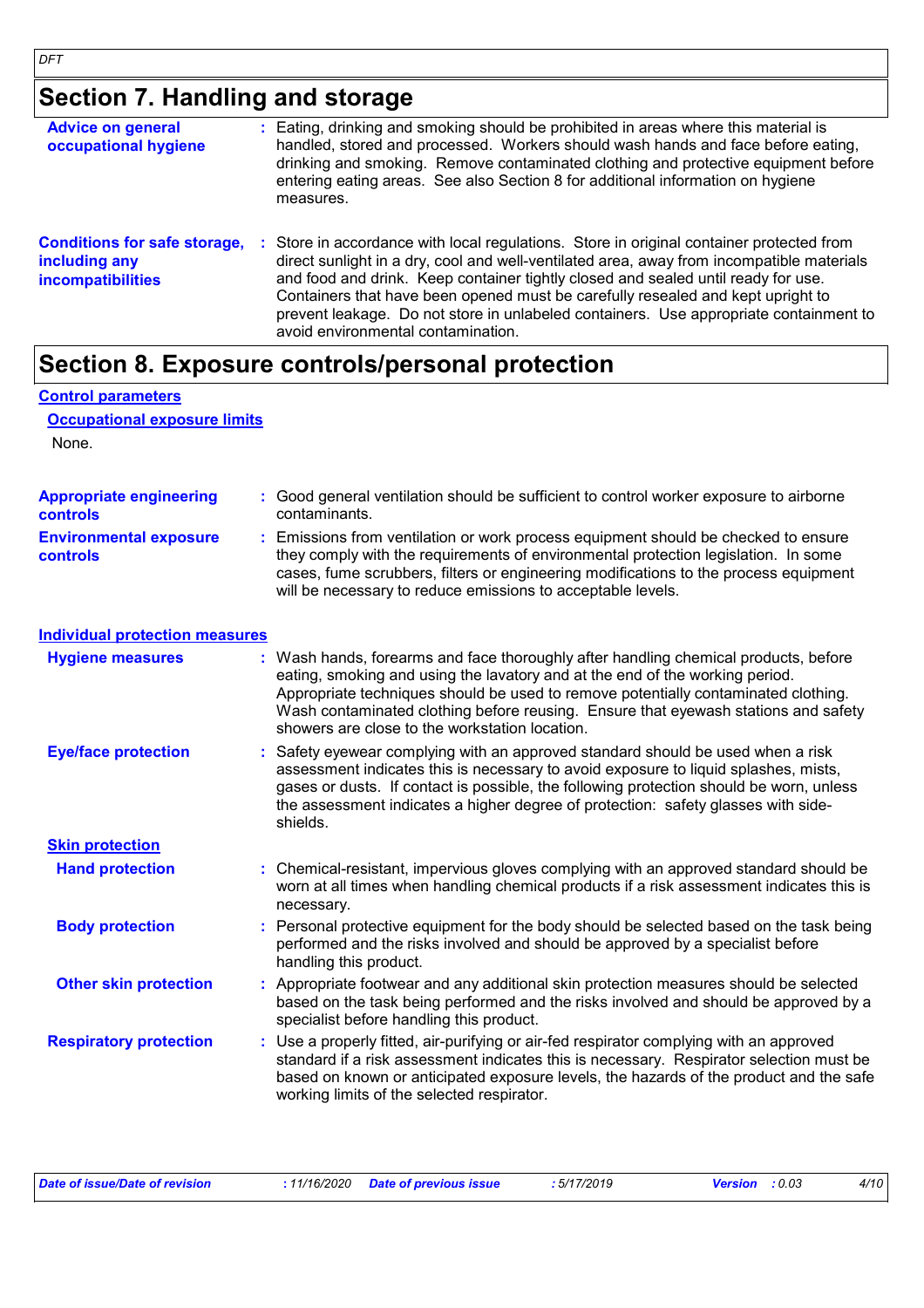### **Section 9. Physical and chemical properties**

| <b>Appearance</b>                                 |                                                                                                                                                 |
|---------------------------------------------------|-------------------------------------------------------------------------------------------------------------------------------------------------|
| <b>Physical state</b>                             | : Liquid                                                                                                                                        |
| <b>Color</b>                                      | $:$ Pink                                                                                                                                        |
| Odor                                              | : Citrus                                                                                                                                        |
| <b>Odor threshold</b>                             | : Not available                                                                                                                                 |
| pH                                                | : 8.4                                                                                                                                           |
| <b>Melting point</b>                              | : $0^{\circ}$ C (32 $^{\circ}$ F)                                                                                                               |
| <b>Boiling point</b>                              | : $100^{\circ}$ C (212 $^{\circ}$ F)                                                                                                            |
| <b>Flash point</b>                                | : Closed cup: >93.334°C (>200°F)                                                                                                                |
| <b>Evaporation rate</b>                           | : Not available                                                                                                                                 |
| <b>Flammability (solid, gas)</b>                  | : Not available                                                                                                                                 |
| Lower and upper explosive<br>(flammable) limits   | : Not available                                                                                                                                 |
| <b>Vapor pressure</b>                             | $:$ <4 kPa (<30 mm Hg) [room temperature]                                                                                                       |
| <b>Vapor density</b>                              | : <1 [Air = 1]                                                                                                                                  |
| <b>Specific gravity</b>                           | $: 1$ g/cm <sup>3</sup>                                                                                                                         |
| <b>Solubility</b>                                 | : Not available                                                                                                                                 |
| <b>Partition coefficient: n-</b><br>octanol/water | : Not available                                                                                                                                 |
| <b>Auto-ignition temperature</b>                  | : Not available                                                                                                                                 |
| <b>Viscosity</b>                                  | : Not available                                                                                                                                 |
| <b>VOC content</b>                                | $: 1\%$                                                                                                                                         |
|                                                   | VOCs are calculated following the requirements under 40 CFR, Part 59, Subpart C for Consumer Products and Subpart D for Architectural Coatings. |

## **Section 10. Stability and reactivity**

| <b>Reactivity</b>                            | : No specific test data related to reactivity available for this product or its ingredients.              |
|----------------------------------------------|-----------------------------------------------------------------------------------------------------------|
| <b>Chemical stability</b>                    | : The product is stable.                                                                                  |
| <b>Possibility of hazardous</b><br>reactions | : Under normal conditions of storage and use, hazardous reactions will not occur.                         |
| <b>Conditions to avoid</b>                   | : No specific data.                                                                                       |
| <b>Incompatible materials</b>                | : No specific data.                                                                                       |
| <b>Hazardous decomposition</b><br>products   | : Under normal conditions of storage and use, hazardous decomposition products should<br>not be produced. |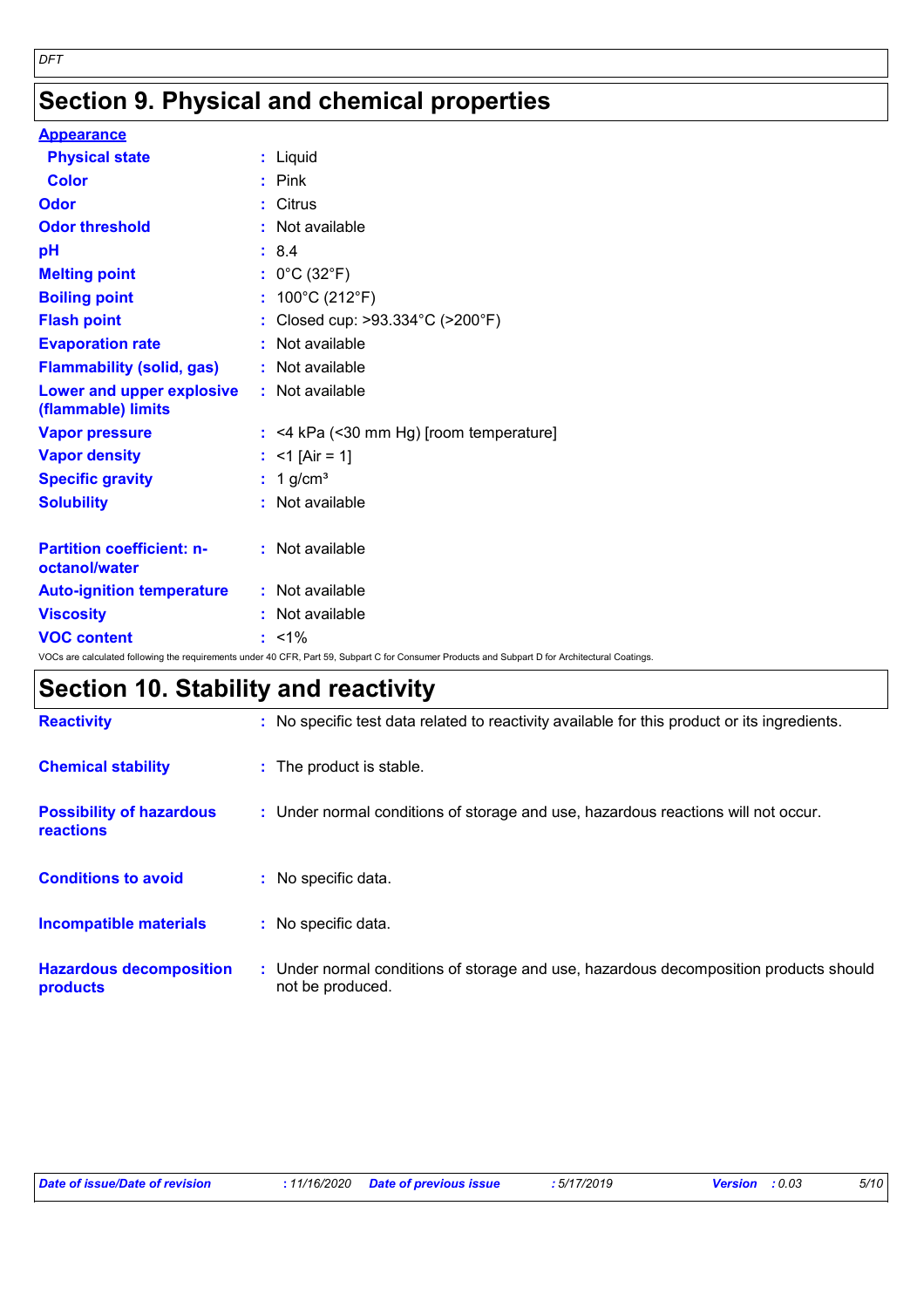### **Section 11. Toxicological information**

#### **Information on toxicological effects**

**Acute toxicity**

Not available

#### **Irritation/Corrosion**

Not available

#### **Sensitization**

Not available

#### **Mutagenicity**

Not available

#### **Carcinogenicity**

Not available

#### **Reproductive toxicity**

Not available

#### **Teratogenicity**

Not available

#### **Specific target organ toxicity (single exposure)**

Not available

#### **Specific target organ toxicity (repeated exposure)** Not available

**Aspiration hazard**

Not available

#### **Information on the likely routes of exposure :** Not available

| <b>Potential acute health effects</b> |                                                     |
|---------------------------------------|-----------------------------------------------------|
| <b>Eye contact</b>                    | : No known significant effects or critical hazards. |
| <b>Inhalation</b>                     | : No known significant effects or critical hazards. |
| <b>Skin contact</b>                   | : No known significant effects or critical hazards. |
| <b>Ingestion</b>                      | : No known significant effects or critical hazards. |

|                     | Symptoms related to the physical, chemical and toxicological characteristics |
|---------------------|------------------------------------------------------------------------------|
| Eye contact         | : No specific data.                                                          |
| <b>Inhalation</b>   | : No specific data.                                                          |
| <b>Skin contact</b> | : No specific data.                                                          |
| <b>Ingestion</b>    | : No specific data.                                                          |

#### **Delayed and immediate effects and also chronic effects from short and long term exposure**

| <b>Short term exposure</b>            |                 |
|---------------------------------------|-----------------|
| <b>Potential immediate</b><br>effects | : Not available |
| <b>Potential delayed effects</b>      | : Not available |
| Long term exposure                    |                 |

| Date of issue/Date of revision |  |
|--------------------------------|--|
|--------------------------------|--|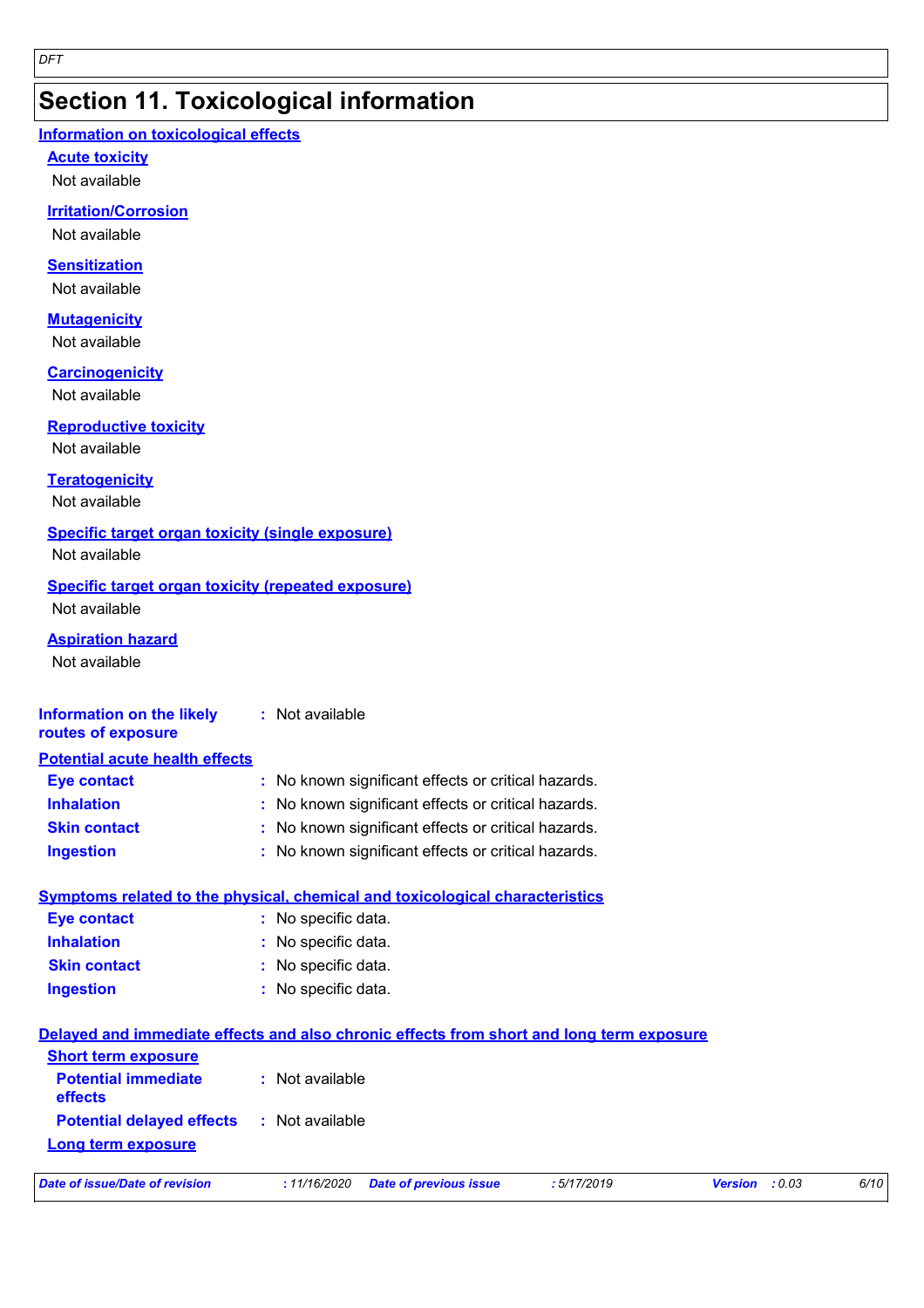### **Section 11. Toxicological information**

| <b>Potential immediate</b><br>effects            | $:$ Not available                                   |
|--------------------------------------------------|-----------------------------------------------------|
| <b>Potential delayed effects : Not available</b> |                                                     |
| <b>Potential chronic health effects</b>          |                                                     |
| Not available                                    |                                                     |
| <b>General</b>                                   | : No known significant effects or critical hazards. |
| <b>Carcinogenicity</b>                           | : No known significant effects or critical hazards. |
| <b>Mutagenicity</b>                              | : No known significant effects or critical hazards. |
| <b>Teratogenicity</b>                            | : No known significant effects or critical hazards. |
| <b>Developmental effects</b>                     | : No known significant effects or critical hazards. |
| <b>Fertility effects</b>                         | : No known significant effects or critical hazards. |
|                                                  |                                                     |

#### **Numerical measures of toxicity**

### **Acute toxicity estimates**

Not available

### **Section 12. Ecological information**

#### **Toxicity**

Not available

#### **Persistence and degradability**

Not available

#### **Bioaccumulative potential**

Not available

#### **Mobility in soil**

| <b>Soil/water partition</b> | : Not available |
|-----------------------------|-----------------|
| <b>coefficient (Koc)</b>    |                 |

**Other adverse effects** : No known significant effects or critical hazards.

### **Section 13. Disposal considerations**

| sewers. |  | requirements of environmental protection and waste disposal legislation and any<br>regional local authority requirements. Dispose of surplus and non-recyclable products<br>via a licensed waste disposal contractor. Waste should not be disposed of untreated to<br>the sewer unless fully compliant with the requirements of all authorities with jurisdiction.<br>Waste packaging should be recycled. Incineration or landfill should only be considered<br>when recycling is not feasible. This material and its container must be disposed of in a<br>safe way. Empty containers or liners may retain some product residues. Avoid<br>dispersal of spilled material and runoff and contact with soil, waterways, drains and |
|---------|--|-----------------------------------------------------------------------------------------------------------------------------------------------------------------------------------------------------------------------------------------------------------------------------------------------------------------------------------------------------------------------------------------------------------------------------------------------------------------------------------------------------------------------------------------------------------------------------------------------------------------------------------------------------------------------------------------------------------------------------------|
|---------|--|-----------------------------------------------------------------------------------------------------------------------------------------------------------------------------------------------------------------------------------------------------------------------------------------------------------------------------------------------------------------------------------------------------------------------------------------------------------------------------------------------------------------------------------------------------------------------------------------------------------------------------------------------------------------------------------------------------------------------------------|

| Date of issue/Date of revision | : 11/16/2020 Date of previous issue | : 5/17/2019 | <b>Version</b> : 0.03 | 7/10 |
|--------------------------------|-------------------------------------|-------------|-----------------------|------|
|--------------------------------|-------------------------------------|-------------|-----------------------|------|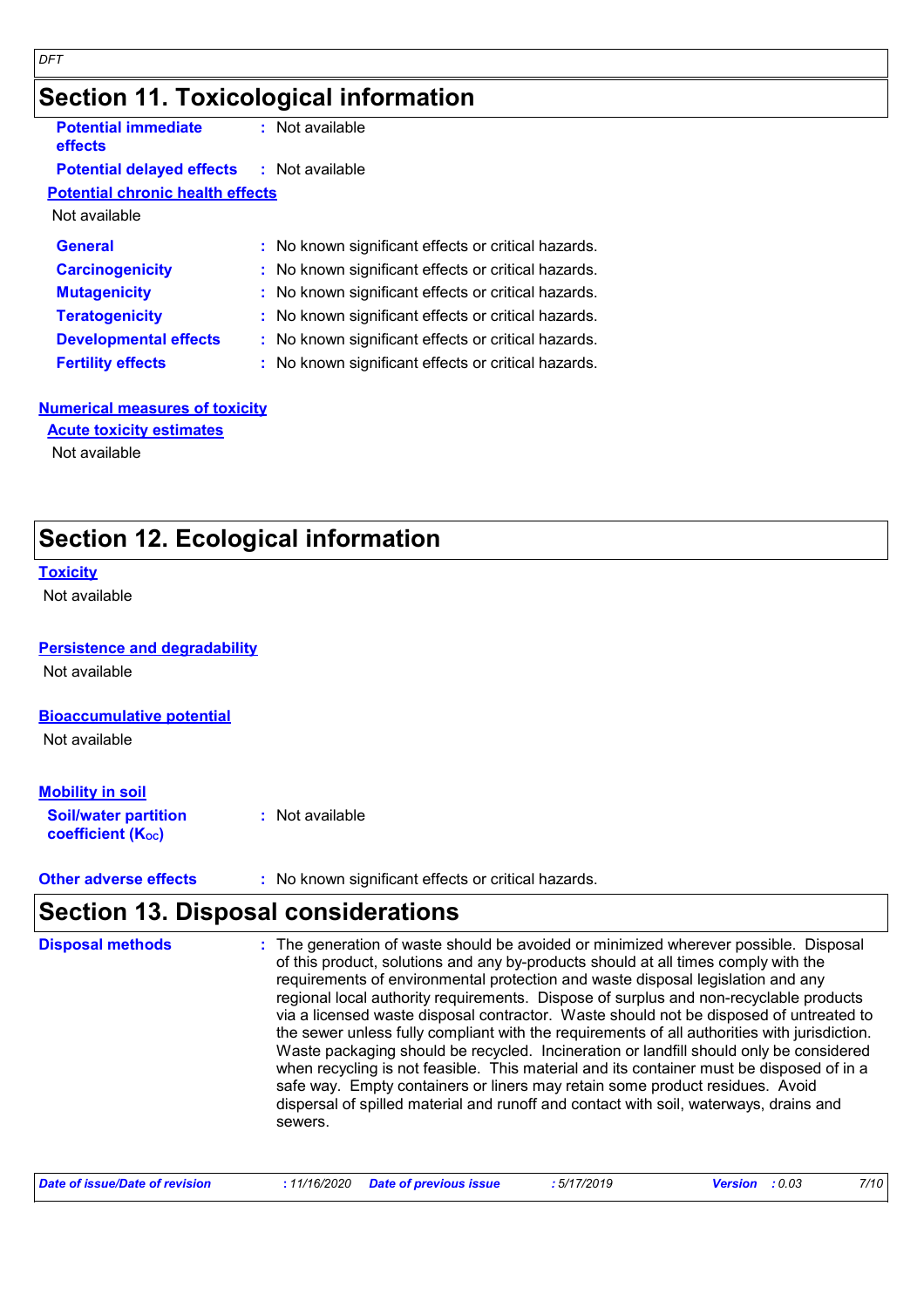### **Section 14. Transport information**

|                                      | <b>DOT Classification</b> | <b>IMDG</b> | <b>IATA</b>    |
|--------------------------------------|---------------------------|-------------|----------------|
| <b>UN number</b>                     | Not regulated             |             |                |
| <b>UN proper shipping</b><br>name    | $\blacksquare$            | ۰           | -              |
| <b>Transport hazard</b><br>class(es) | $\blacksquare$            | -           | -              |
| <b>Packing group</b>                 | ۰                         | ۰           | ۰              |
| Environmental<br>hazards             | No.                       |             |                |
| <b>Additional</b><br>information     | ۰                         |             | $\blacksquare$ |

**Special precautions for user Transport within user's premises:** always transport in closed containers that are **:** upright and secure. Ensure that persons transporting the product know what to do in the event of an accident or spillage.

**Transport in bulk according :** Not available **to Annex II of MARPOL and the IBC Code**

### **Section 15. Regulatory information**

**U.S. Federal regulations : United States inventory (TSCA 8b)**: All components are listed or exempted.

**Clean Air Act Section 112 (b) Hazardous Air Pollutants (HAPs) :** Not listed **SARA 311/312 Classification :** Not applicable No products were found. **Composition/information on ingredients**

#### **State regulations**

#### **California Prop. 65**

**WARNING**: Cancer and Reproductive Harm - www.P65Warnings.ca.gov.

| <b>Ingredient name</b>                                         | <b>Cancer</b> | <b>Reproductive</b> | No significant risk<br>level | <b>Max acceptable</b><br>dosage  |
|----------------------------------------------------------------|---------------|---------------------|------------------------------|----------------------------------|
| N-methyl-2-pyrrolidone                                         | No.           | Yes.                | No.                          | $3200 \mu g/day$<br>(inhalation) |
| 9-(2-carboxyphenyl)-3,6-bis<br>(diethylamino)-, chloride (1:1) | Yes.          | INo.                | No.                          | No.                              |

#### **International regulations**

**Canada inventory :** All components are listed or exempted.

| Date of issue/Date of revision | : 11/16/2020 Date of previous issue | : 5/17/2019 | <b>Version</b> : 0.03 | 8/10 |
|--------------------------------|-------------------------------------|-------------|-----------------------|------|
|                                |                                     |             |                       |      |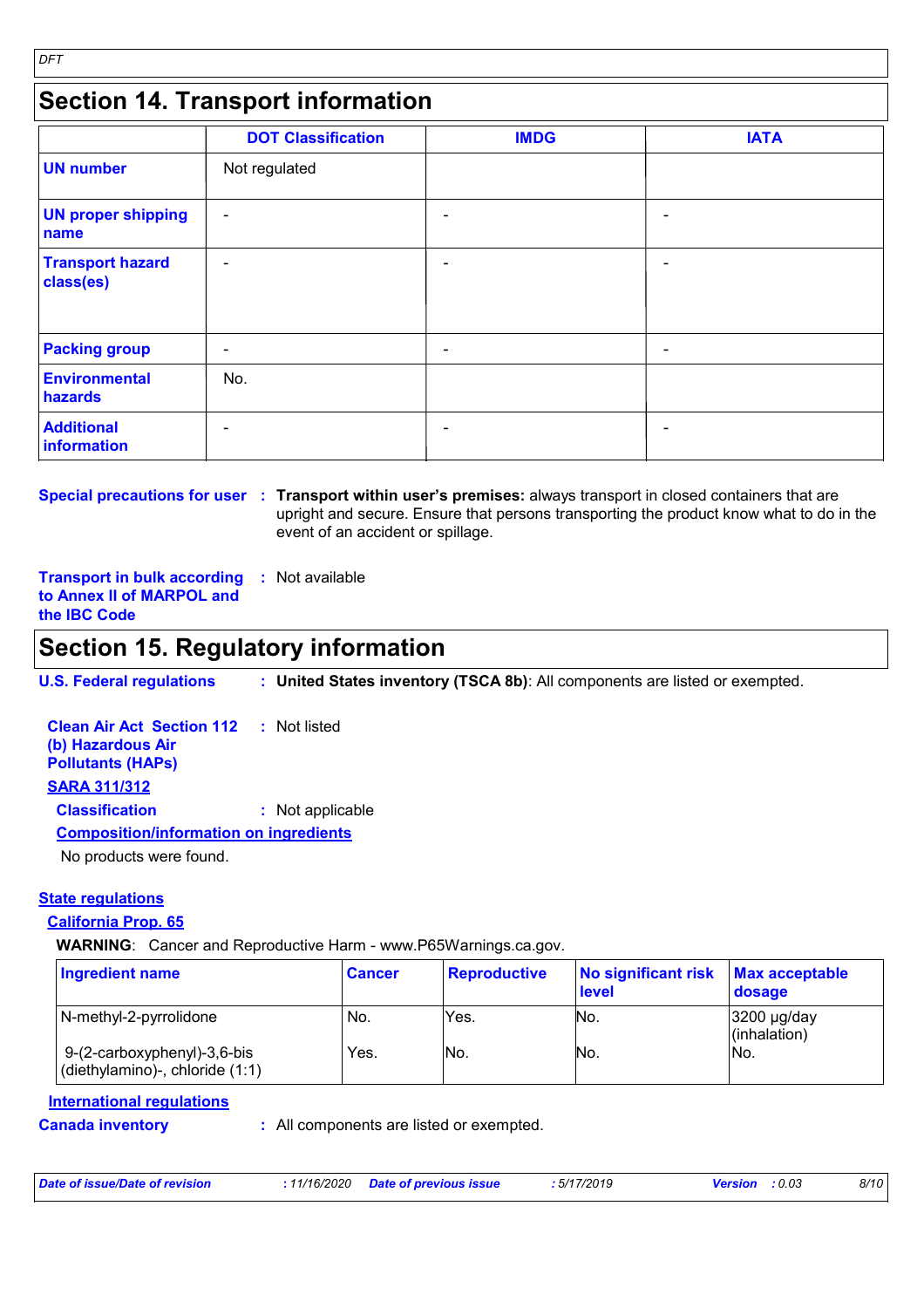### **Section 16. Other information**

**Hazardous Material Information System (U.S.A.)**



**Caution: HMIS® ratings are based on a 0-4 rating scale, with 0 representing minimal hazards or risks, and 4 representing significant hazards or risks. Although HMIS® ratings and the associated label are not required on SDSs or products leaving a facility under 29 CFR 1910.1200, the preparer may choose to provide them. HMIS® ratings are to be used with a fully implemented HMIS® program. HMIS® is a registered trademark and service mark of the American Coatings Association, Inc.**

**The customer is responsible for determining the PPE code for this material. For more information on HMIS® Personal Protective Equipment (PPE) codes, consult the HMIS® Implementation Manual.**

**National Fire Protection Association (U.S.A.)**



**Reprinted with permission from NFPA 704-2001, Identification of the Hazards of Materials for Emergency Response Copyright ©1997, National Fire Protection Association, Quincy, MA 02269. This reprinted material is not the complete and official position of the National Fire Protection Association, on the referenced subject which is represented only by the standard in its entirety.**

**Copyright ©2001, National Fire Protection Association, Quincy, MA 02269. This warning system is intended to be interpreted and applied only by properly trained individuals to identify fire, health and reactivity hazards of chemicals. The user is referred to certain limited number of chemicals with recommended classifications in NFPA 49 and NFPA 325, which would be used as a guideline only. Whether the chemicals are classified by NFPA or not, anyone using the 704 systems to classify chemicals does so at their own risk.**

| <b>History</b>                    |                                                                                                                                                                                                                                                                                                                                                                                                                                                                                                                                                                          |
|-----------------------------------|--------------------------------------------------------------------------------------------------------------------------------------------------------------------------------------------------------------------------------------------------------------------------------------------------------------------------------------------------------------------------------------------------------------------------------------------------------------------------------------------------------------------------------------------------------------------------|
| Date of printing                  | : 11/16/2020                                                                                                                                                                                                                                                                                                                                                                                                                                                                                                                                                             |
| Date of issue/Date of<br>revision | : 11/16/2020                                                                                                                                                                                                                                                                                                                                                                                                                                                                                                                                                             |
| Date of previous issue            | : 5/17/2019                                                                                                                                                                                                                                                                                                                                                                                                                                                                                                                                                              |
| <b>Key to abbreviations</b>       | $\therefore$ ATE = Acute Toxicity Estimate<br><b>BCF</b> = Bioconcentration Factor<br>GHS = Globally Harmonized System of Classification and Labelling of Chemicals<br>IATA = International Air Transport Association<br>IBC = Intermediate Bulk Container<br><b>IMDG = International Maritime Dangerous Goods</b><br>LogPow = logarithm of the octanol/water partition coefficient<br>MARPOL = International Convention for the Prevention of Pollution From Ships, 1973<br>as modified by the Protocol of 1978. ("Marpol" = marine pollution)<br>$UN = United Nations$ |
| <b>References</b>                 | : Not available                                                                                                                                                                                                                                                                                                                                                                                                                                                                                                                                                          |

**Indicates information that has changed from previously issued version.**

#### **Notice to reader**